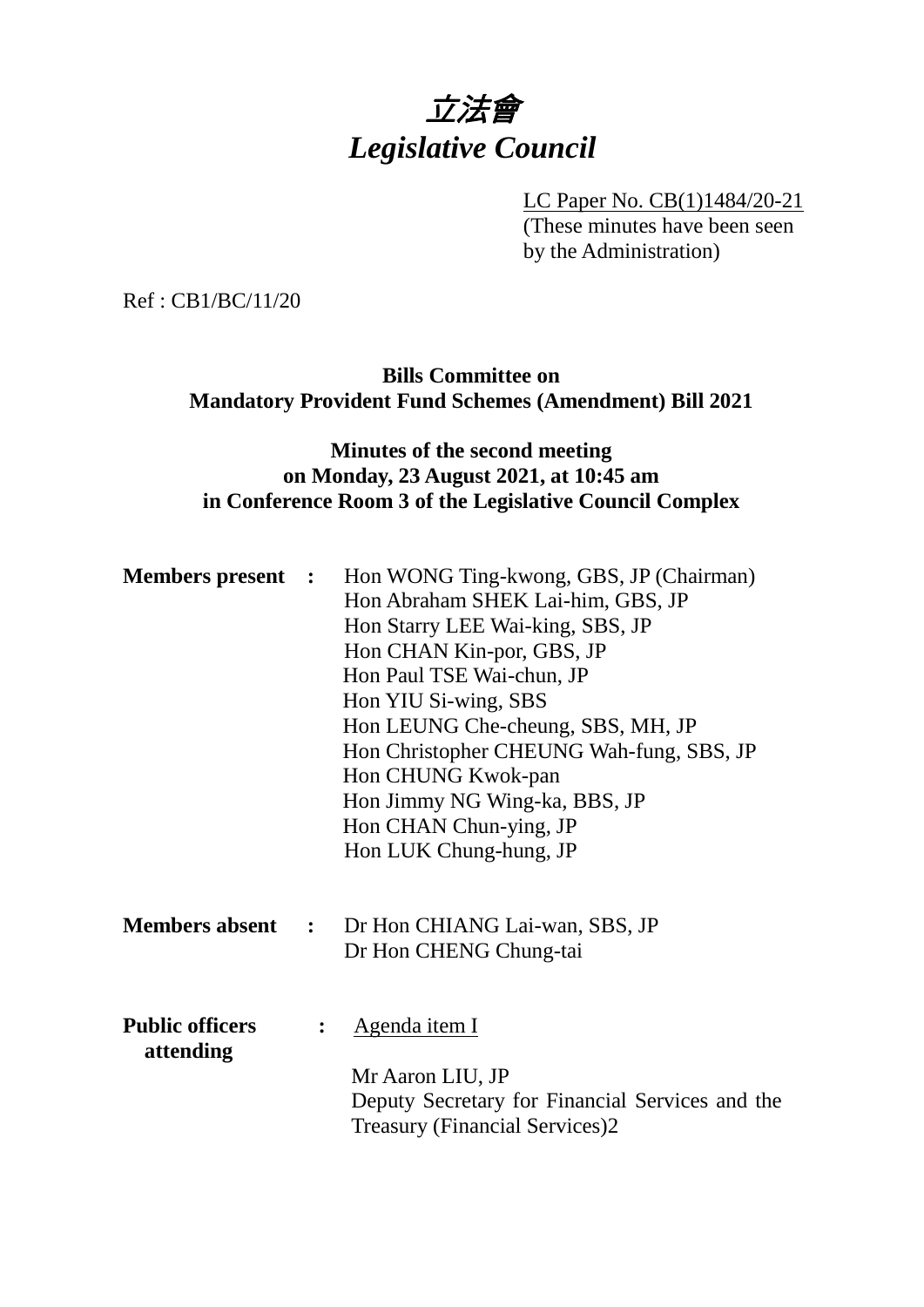|                                          |                  | Miss Cheryl CHOW<br>Principal Assistant Secretary for Financial<br>Services and the Treasury (Financial Services)<br><b>Mandatory Provident Fund Reform</b> |
|------------------------------------------|------------------|-------------------------------------------------------------------------------------------------------------------------------------------------------------|
|                                          |                  | Ms Frances HUI<br><b>Senior Assistant Law Draftsman</b><br>Department of Justice                                                                            |
|                                          |                  | Mr Michael CHOI<br>Senior Government Counsel (Acting)<br>Department of Justice                                                                              |
| <b>Attendance by</b><br>invitation       | $\ddot{\bullet}$ | <u>Agenda item I</u>                                                                                                                                        |
|                                          |                  | Ms Gabriella YEE<br><b>Executive Director (Policy)</b><br><b>Mandatory Provident Fund Schemes Authority</b>                                                 |
|                                          |                  | Mr Eric CHENG<br>Director (Policy Development & Research)<br><b>Mandatory Provident Fund Schemes Authority</b>                                              |
| <b>Clerk in attendance:</b> Mr Boris LAM |                  | Chief Council Secretary (1)3                                                                                                                                |
| <b>Staff in attendance :</b>             |                  | Mr Alvin CHUI<br><b>Assistant Legal Adviser 3</b>                                                                                                           |
|                                          |                  | Mr Joey LO<br>Senior Council Secretary (1)8                                                                                                                 |
|                                          |                  | Miss Gloria WONG<br>Council Secretary (1)3                                                                                                                  |
|                                          |                  | Ms May LEUNG<br>Legislative Assistant (1)3                                                                                                                  |
|                                          |                  | Miss Teresa HO<br>Clerical Assistant (1)3                                                                                                                   |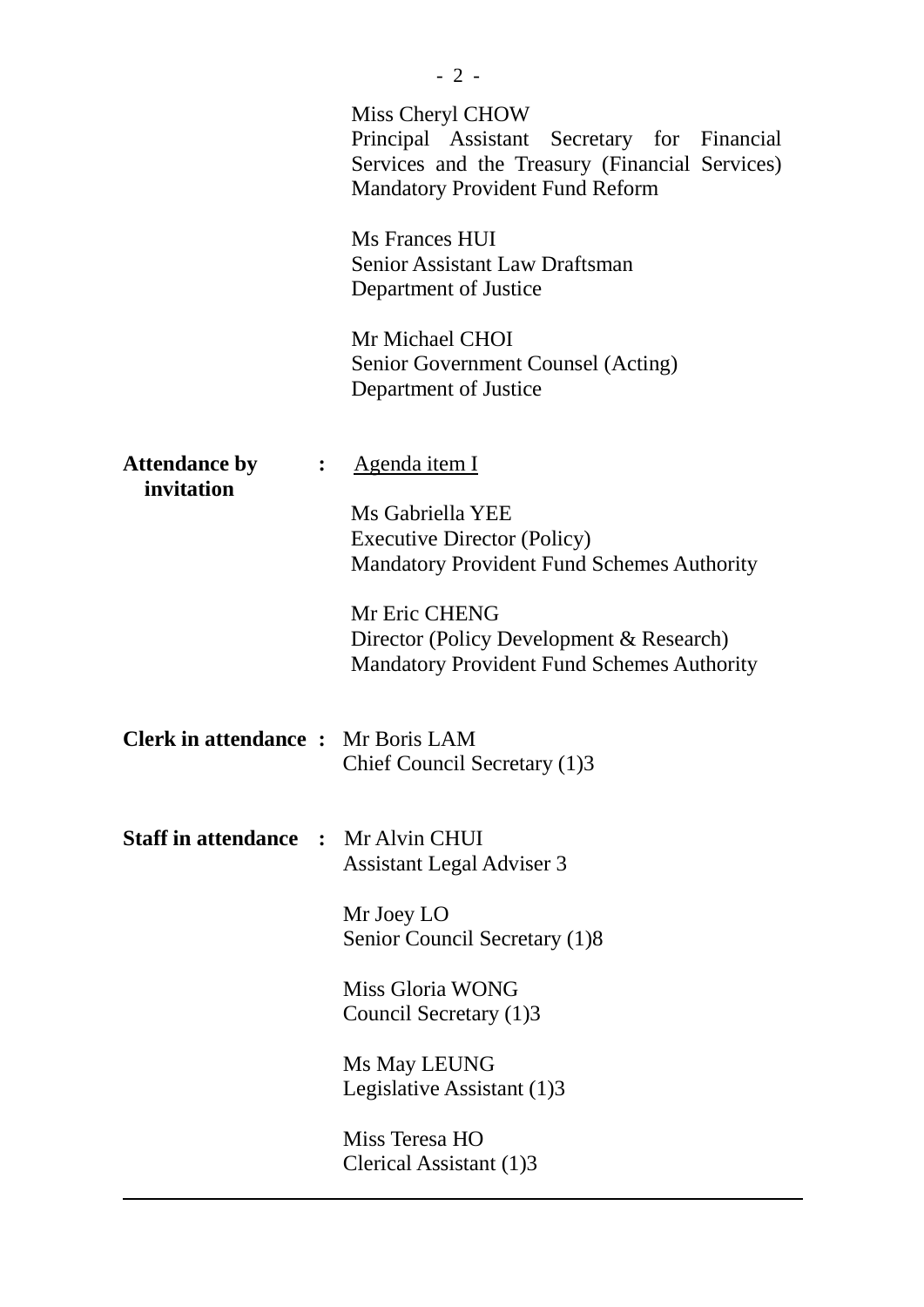| <b>Meeting with the Administration</b>                                                                                                                                     |                                                                                                       |
|----------------------------------------------------------------------------------------------------------------------------------------------------------------------------|-------------------------------------------------------------------------------------------------------|
| <u>Matters arising from previous meeting</u>                                                                                                                               |                                                                                                       |
| (LC Paper No. $CB(1)1213/20-21(01)$                                                                                                                                        | -- List of follow-up actions<br>arising from the discussion at<br>the meeting on 4 August<br>2021     |
| LC Paper No. $CB(1)1213/20-21(02)$                                                                                                                                         | -- Administration's response to<br>issues raised at the meeting<br>on 4 August 2021                   |
| Written submission and the Administration's response                                                                                                                       |                                                                                                       |
| LC Paper No. $CB(1)1175/20-21(01)$<br>(English version only)                                                                                                               | -- Submission dated 3 August<br>2021 from<br>Hong Kong<br>Association<br>Trustees'<br>("HKTA")        |
| LC Paper No. $CB(1)1213/20-21(03)$                                                                                                                                         | -- Administration's response to<br>the submission from HKTA<br>dated 3 August 2021                    |
| LC Paper No. $CB(1)1240/20-21(01)$ -- Further submission dated 22<br>(English version only, tabled at the<br>meeting and subsequently issued on 23<br><b>August 2021</b> ) | August 2021 from HKTA                                                                                 |
| Clause-by-clause examination of the Bill                                                                                                                                   |                                                                                                       |
| (LC Paper No. CB(3)773/20-21                                                                                                                                               | -- The Bill                                                                                           |
| File Ref: $MPF/2/1/43C$                                                                                                                                                    | -- Legislative Council Brief<br>issued by the Financial<br>Services and the Treasury<br><b>Bureau</b> |
| LC Paper No. $LS96/20-21$                                                                                                                                                  | -- Legal Service<br>Division<br>Report on the Bill                                                    |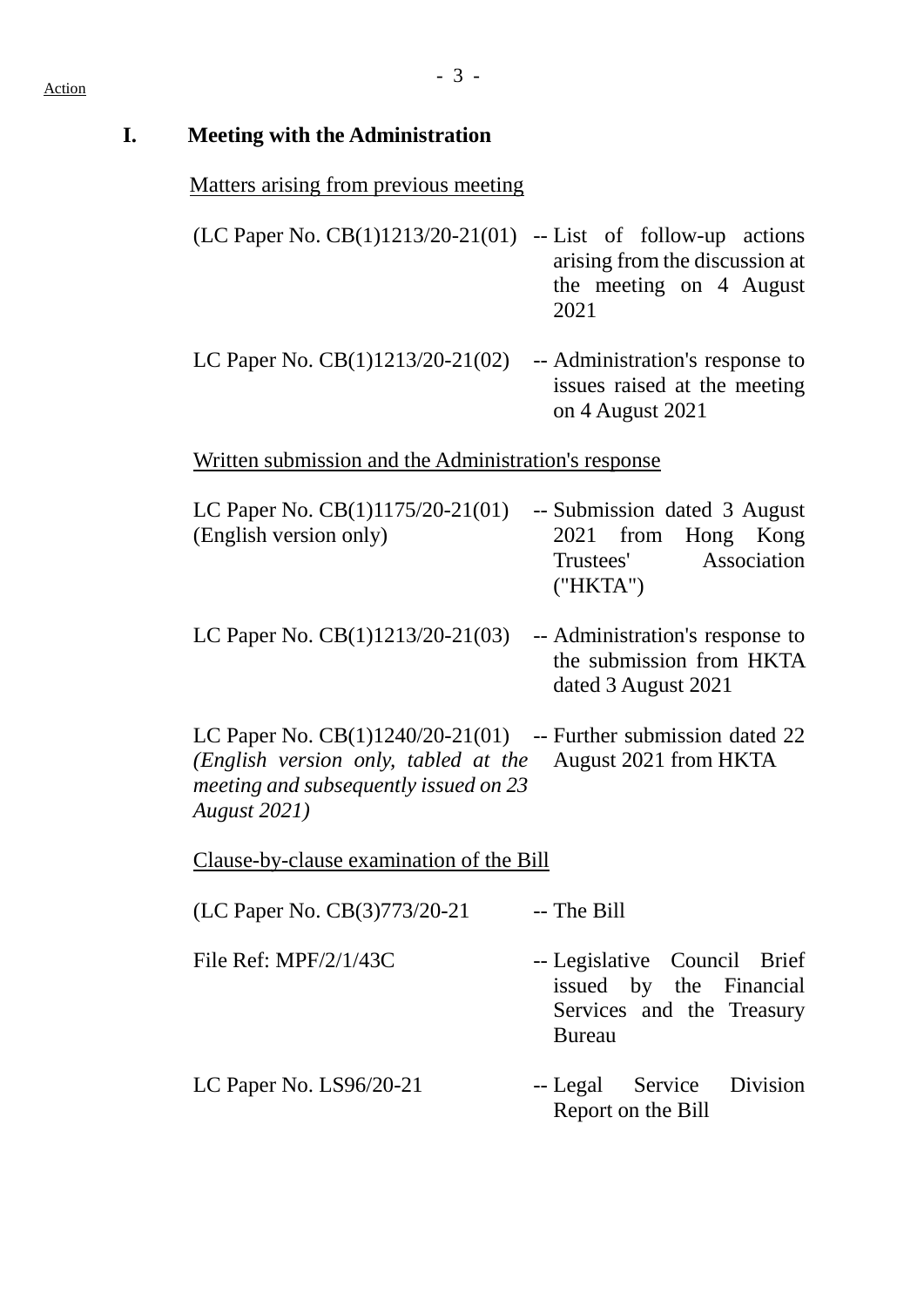| LC Paper No. $CB(1)1158/20-21(01)$                                                                                                                                                             | -- Marked-up copy of the<br>relevant provisions of the<br>Mandatory Provident Fund<br>Schemes Ordinance (Cap.<br>485) to be amended by the<br>Bill prepared by the Legal<br><b>Service Division</b> |
|------------------------------------------------------------------------------------------------------------------------------------------------------------------------------------------------|-----------------------------------------------------------------------------------------------------------------------------------------------------------------------------------------------------|
| LC Paper No. $CB(1)1158/20-21(03)$                                                                                                                                                             | -- Assistant Legal Adviser's<br>letter dated 21 July 2021 to<br>the Administration                                                                                                                  |
| LC Paper No. $CB(1)1158/20-21(04)$                                                                                                                                                             | -- Administration's reply to<br>Assistant Legal Adviser's<br>letter dated 21 July 2021                                                                                                              |
| LC Paper No. $CB(1)1240/20-21(02)$ -- Summary table showing<br><i>(tabled at the meeting and amendments to be proposed)</i><br>subsequently issued on 23 August by the Administration<br>2021) |                                                                                                                                                                                                     |

The Bills Committee deliberated (Index of proceedings attached at **Annex**).

#### **II. Any other business**

Date of next meeting

2. The Chairman said that members would be informed of the date of the next meeting by the Secretariat.

(*Post-meeting note*: On the instruction of the Chairman, members were informed vide LC Paper No. CB(1)1246/20-21 issued on 24 August 2021 that the next meeting would be held on 3 September 2021 at 11:00 am.)

3. There being no other business, the meeting ended at 12:44 pm.

Council Business Division 1 Legislative Council Secretariat 16 November 2021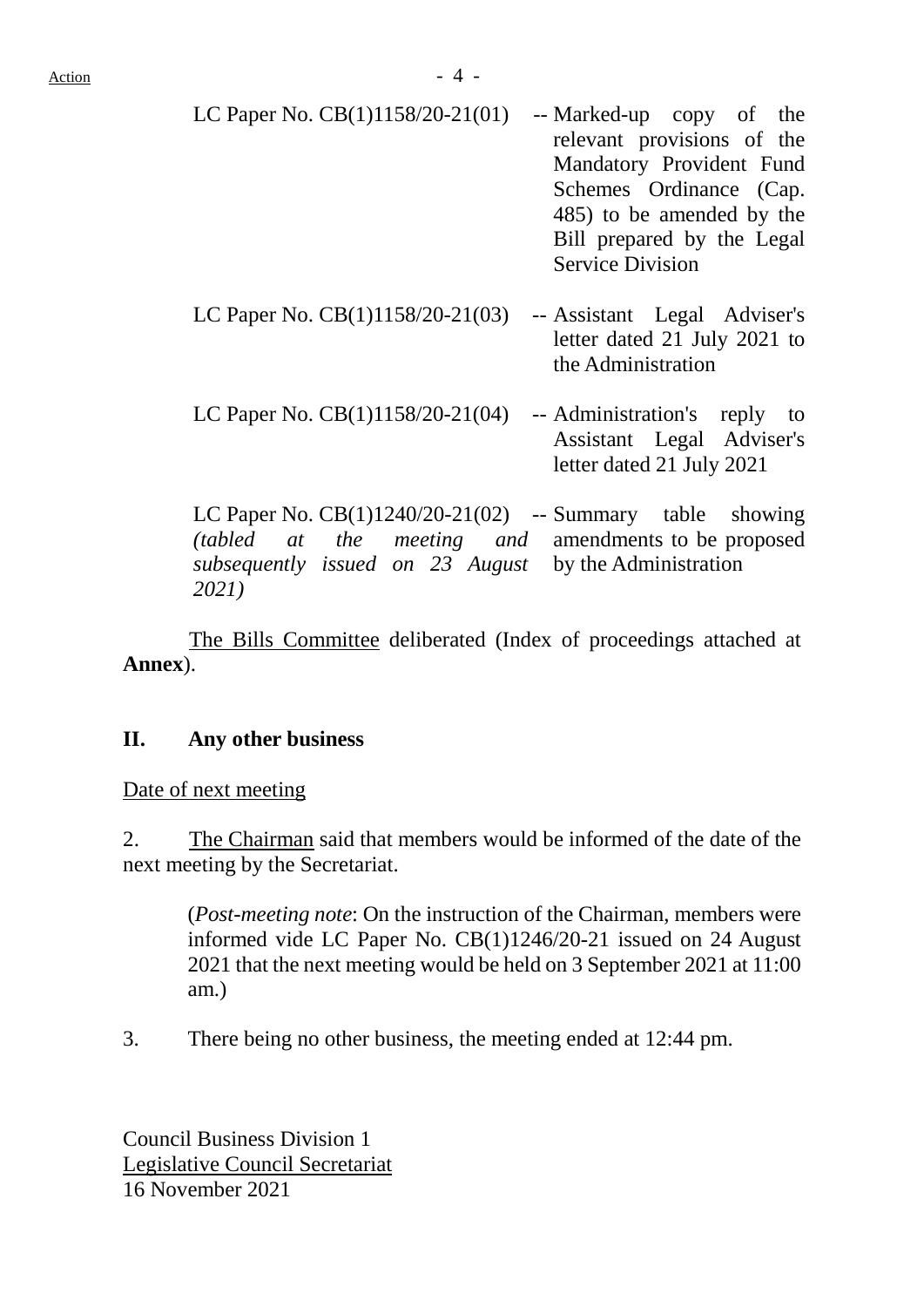#### **Proceedings of the second meeting of the Bills Committee on Mandatory Provident Fund Schemes (Amendment) Bill 2021 on Monday, 23 August 2021, at 10:45 am in Conference Room 3 of the Legislative Council Complex**

| <b>Time</b><br>marker | <b>Speaker</b>                                  | Subject(s)                                                                                                                                                                                                                                                                                                                                                                                                                                                                                                                                                                                                                                                                                                                                                                                                                                                                                                                                              | <b>Action</b><br>required |
|-----------------------|-------------------------------------------------|---------------------------------------------------------------------------------------------------------------------------------------------------------------------------------------------------------------------------------------------------------------------------------------------------------------------------------------------------------------------------------------------------------------------------------------------------------------------------------------------------------------------------------------------------------------------------------------------------------------------------------------------------------------------------------------------------------------------------------------------------------------------------------------------------------------------------------------------------------------------------------------------------------------------------------------------------------|---------------------------|
| $000345 -$<br>000638  | Chairman                                        | Opening remarks and reminder on disclosure of<br>pecuniary interest in accordance with Rule 83A of<br>the Rules of Procedure of the Legislative Council<br>("LegCo").                                                                                                                                                                                                                                                                                                                                                                                                                                                                                                                                                                                                                                                                                                                                                                                   |                           |
| $000639 -$<br>001420  | Chairman<br>Administration                      | The Bills Committee noted that following the last<br>submission of Hong Kong Trustees' Association<br>("HKTA") on the Bill dated 3 August 2021 (LC<br>$CB(1)1175/20-21(01))$<br>Paper No.<br>and<br>the<br>Administration's response to the submission from<br>HKTA (LC Paper No. CB(1)1213/20-21(03)),<br>HKTA made a further submission on the Bill dated<br>22 August 2021 which was tabled at the meeting (LC<br>Paper No. CB(1)1240/20-21(01)).<br>The Administration gave a consolidated response to<br>HKTA's submissions.                                                                                                                                                                                                                                                                                                                                                                                                                       |                           |
| $001421 -$<br>002054  | Chairman<br>Mr LUK Chung-hung<br>Administration | Mr LUK Chung-hung made the following enquiries<br>(a) whether the eMPF Platform could provide<br>information on the actual fees paid by scheme<br>members in the past year, the annual rate of<br>return in the past year and the overall average<br>rate of return since the opening of the relevant<br>account; and<br>(b) given the popularity of the annuity plans of the<br>Hong Kong Mortgage Corporation Limited,<br>whether the Hong Kong Monetary Authority<br>("HKMA") could develop a similar fund product<br>with a guaranteed return matching the inflation<br>rate plus 1%, or even tracking the Exchange<br>Fund, to enhance competition in the Mandatory<br>Provident Fund ("MPF") market.<br>The Administration advised that -<br>(a) the eMPF Platform would be so designed to<br>provide a user-friendly and "one-stop" interface<br>for scheme members to manage their own MPF<br>accounts and access information such as the fees, |                           |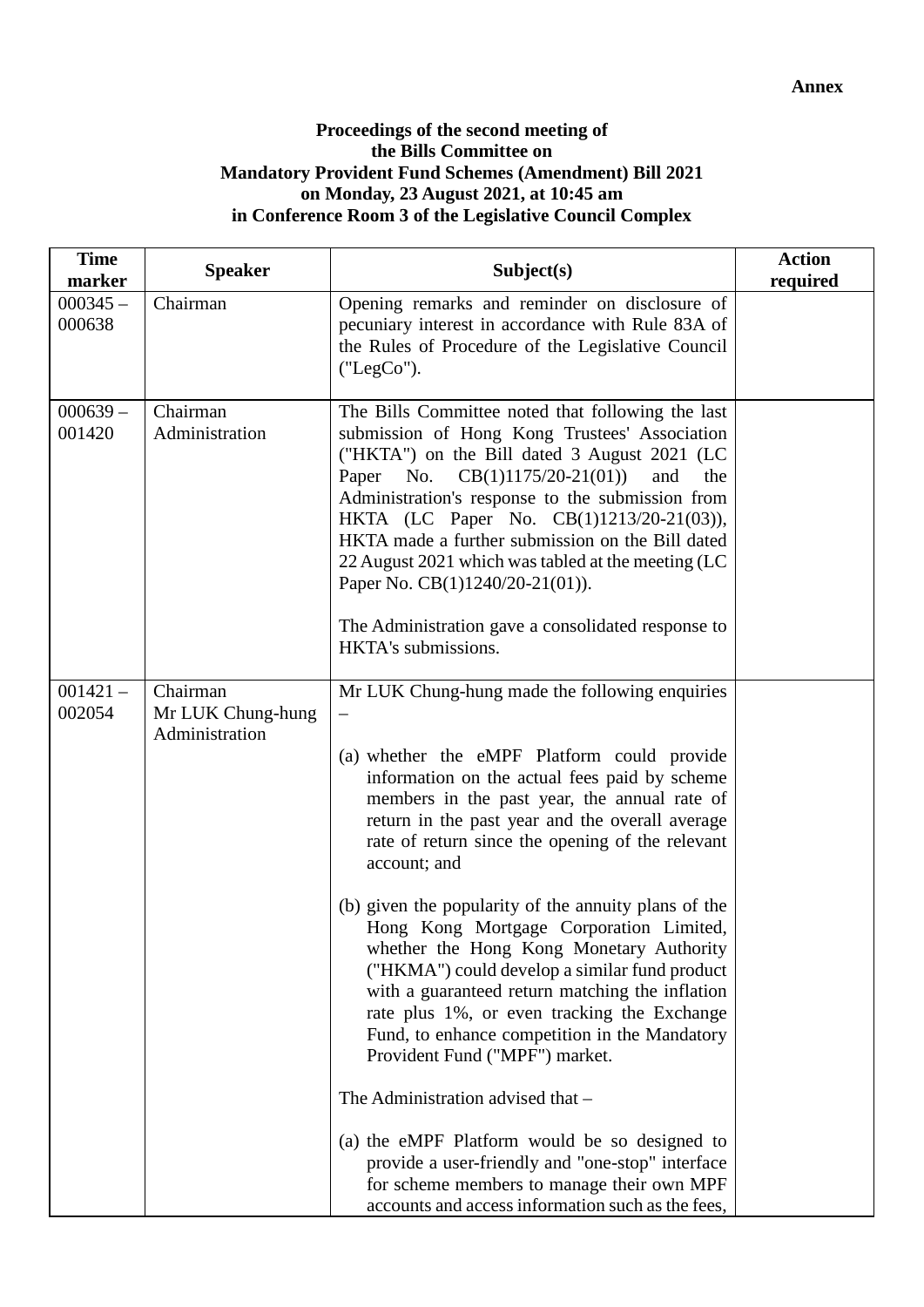| <b>Time</b><br>marker | <b>Speaker</b>                                | Subject(s)                                                                                                                                                                                                                                                                                                                                                                                                                                                                                                           | <b>Action</b><br>required |
|-----------------------|-----------------------------------------------|----------------------------------------------------------------------------------------------------------------------------------------------------------------------------------------------------------------------------------------------------------------------------------------------------------------------------------------------------------------------------------------------------------------------------------------------------------------------------------------------------------------------|---------------------------|
|                       |                                               | rate of return, etc.;                                                                                                                                                                                                                                                                                                                                                                                                                                                                                                |                           |
|                       |                                               | (b) the annualized rate of return of the MPF funds<br>were some 5% since the inception of the MPF<br>system, surpassing the inflation rate in the<br>corresponding period. It was worth noting that<br>guaranteed fund products might not suit the<br>interests of all scheme members as one would<br>need to take into account the necessary hedging<br>against risks over a long period of investing for<br>MPF funds, which might increase fund<br>management cost and affect the net return; and                 |                           |
|                       |                                               | (c) scheme members who were less familiar with<br>investment strategies and products could choose<br>to invest in accordance with the Default<br>Investment Strategy ("DIS"), with key features<br>of global diversification, reduction of risk as<br>scheme members' age increased and fee caps,<br>resulting in reasonably good fund performance<br>since its introduction in 2017.                                                                                                                                |                           |
| $002055 -$<br>002424  | Chairman<br>Mr CHAN Kin-por<br>Administration | Mr CHAN Kin-por highlighted some key concerns<br>raised in HKTA's further submission -<br>(a) how MPFA would apply the principle of<br>proportionality in determining the liabilities of<br>any non-compliance acts to be allocated between<br>the system operator and the trustee; and<br>(b) unexpected increase in out-of-pocket expenses<br>("OPE") might create financial burden on<br>trustees.<br>The Administration advised that -<br>(a) the Process Review Panel in relation to the                        |                           |
|                       |                                               | regulation of MPF intermediaries would be<br>tasked, upon expansion of its terms of reference<br>in the latter half of 2021, to review and advise<br>the Mandatory Provident Fund<br>Schemes<br>Authority ("MPFA") on the adequacy and<br>consistency of MPFA's internal procedures and<br>guidelines governing the actions/decisions made<br>by MPFA in performance of its regulatory<br>functions; and<br>(b) the Administration and MPFA would continue to<br>the<br>smooth<br>trustees<br>engage<br>to<br>ensure |                           |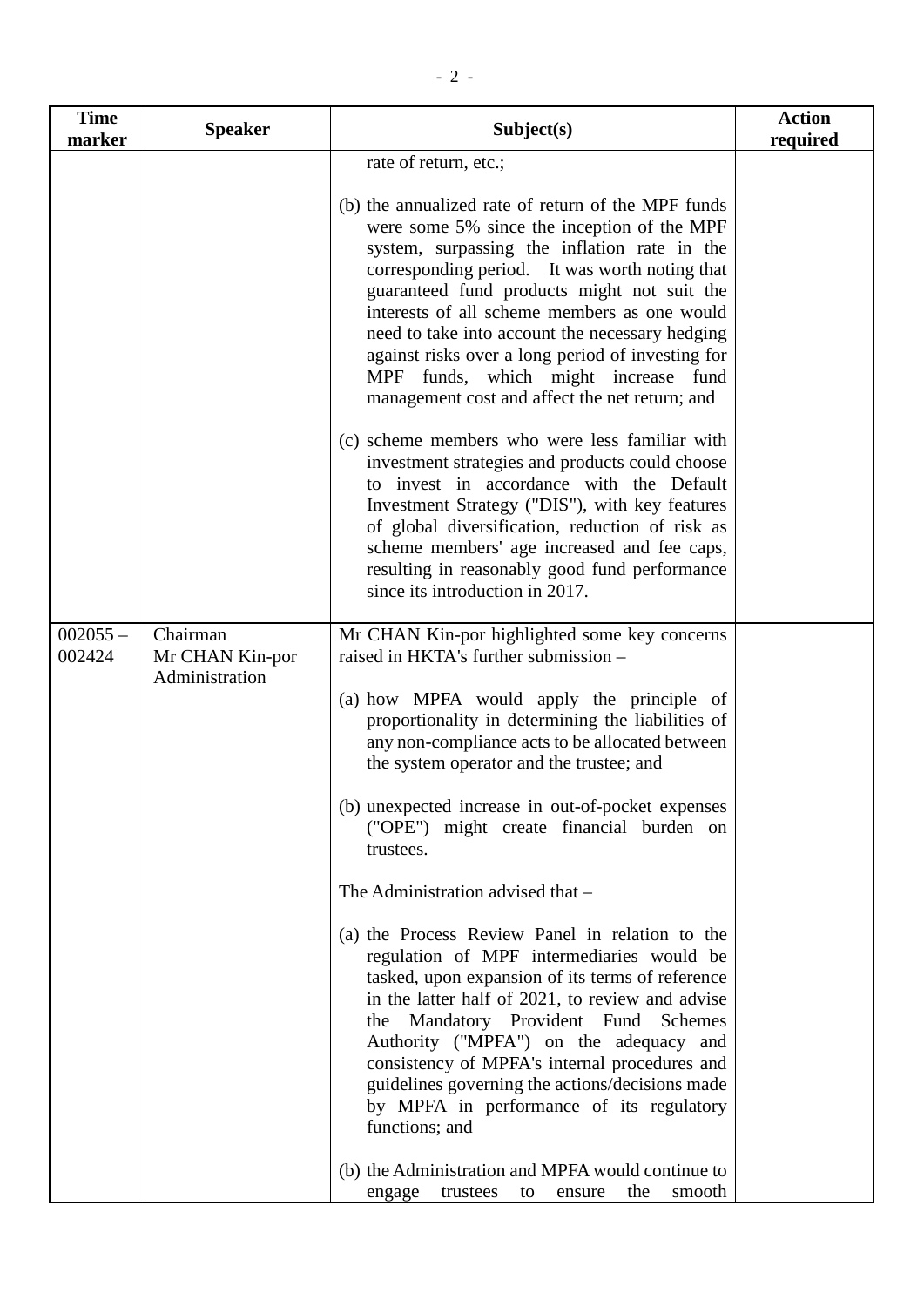| <b>Time</b><br>marker | <b>Speaker</b>                                      | Subject(s)                                                                                                                                                                                                                                                                                                                                                                                                                                                                                                                                       | <b>Action</b><br>required |
|-----------------------|-----------------------------------------------------|--------------------------------------------------------------------------------------------------------------------------------------------------------------------------------------------------------------------------------------------------------------------------------------------------------------------------------------------------------------------------------------------------------------------------------------------------------------------------------------------------------------------------------------------------|---------------------------|
|                       |                                                     | implementation of the eMPF Platform, which<br>would bring operational savings for trustees<br>following automation and digitalization of<br>scheme administration function. The financial<br>burden on trustees due to unexpected increase in<br>OPE could be offset by these savings and the<br>growth in the assets under management.                                                                                                                                                                                                          |                           |
| $002425 -$<br>003250  | Chairman<br>Mr CHUNG Kwok-<br>pan<br>Administration | <b>CHUNG</b><br>Mr<br>Kwok-pan<br>the<br>enquiry<br>and<br>Administration's response on the difference between<br>an MPF personal account and a contribution<br>account.<br>Mr CHUNG Kwok-pan enquired about the measures<br>to facilitate the consolidation of MPF accounts held                                                                                                                                                                                                                                                                |                           |
|                       |                                                     | by scheme members to lower scheme management<br>cost.<br>The Administration advised that the Administration<br>and MPFA had been promoting to scheme members<br>the advantages of consolidating their personal<br>With the "one-stop" management of<br>accounts.<br>MPF accounts upon the implementation of the eMPF<br>Platform,<br>the future scheme<br>administration<br>processes would be centralized and automated,<br>thereby further facilitating and encouraging scheme<br>members to consolidate their MPF accounts<br>electronically. |                           |
| $003251 -$<br>003630  | Chairman<br>Mr CHUNG Kwok-<br>pan<br>Administration | Mr CHUNG Kwok-pan noted the statistics about<br>DIS provided by the Administration in LC Paper No.<br>$CB(1)1213/20-21(02)$ , and urged the Administration<br>to step up promotion on DIS to encourage scheme<br>members to invest in accordance with DIS for lower<br>management fees and higher return on investment.<br>The Administration advised that the Administration<br>and MPFA had been using various channels such as<br>social media and reaching out to different target<br>groups, including ethnic minorities, to promote DIS.   |                           |
| $003631 -$<br>004429  | Chairman<br>Mr CHUNG Kwok-<br>pan<br>Administration | Mr CHUNG Kwok-pan and the Chairman enquired<br>about the timetable of the eMPF onboarding process<br>of trustees.<br>The Administration advised that after ascertaining<br>trustees' willingness to come forth as "early birds"<br>for onboarding and based on the pre-determined<br>criteria, the Secretary for Financial Services and the                                                                                                                                                                                                      |                           |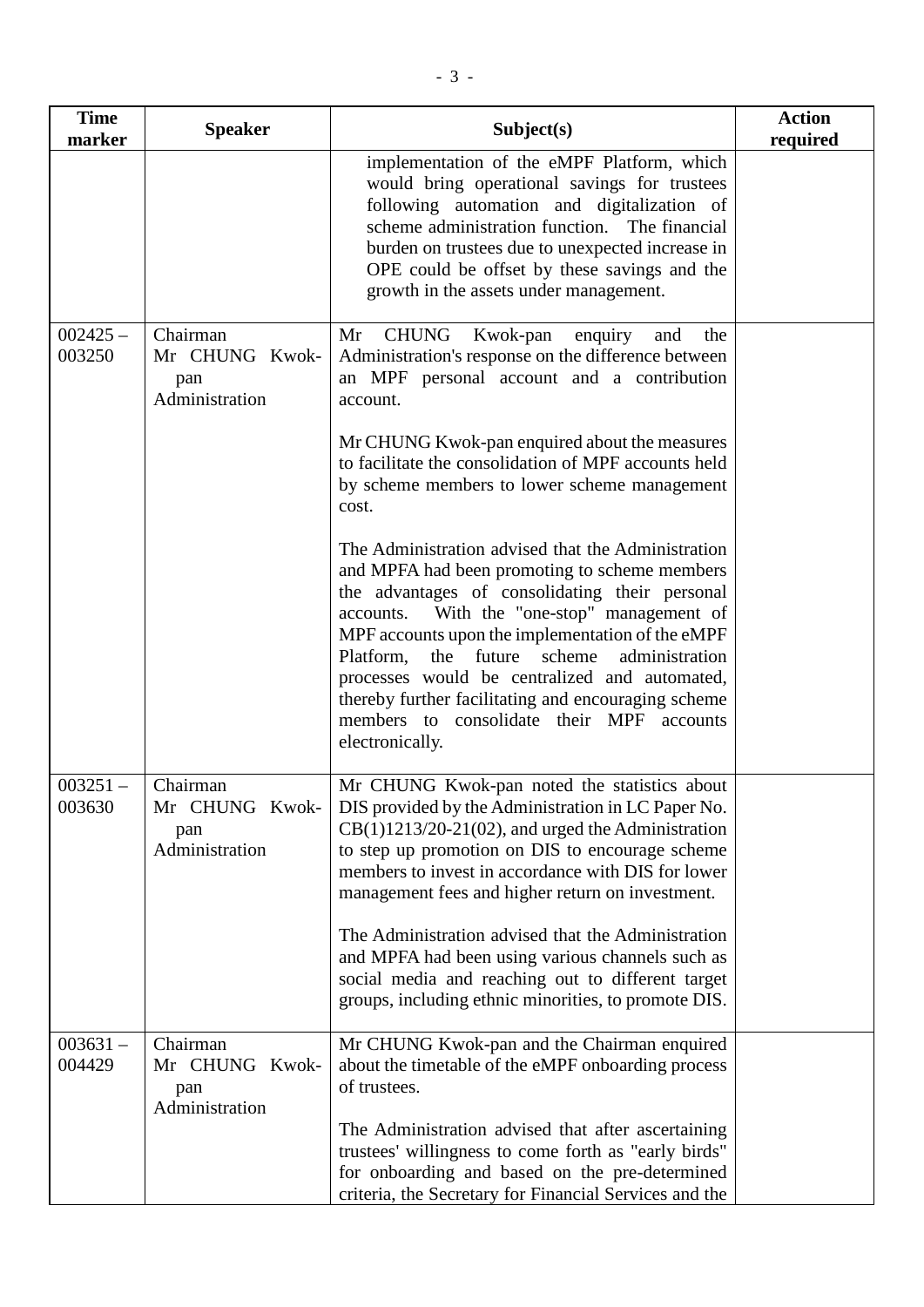| <b>Time</b><br>marker | <b>Speaker</b>                                             | Subject(s)                                                                                                                                                                                                                                                                                                                                                                                                                                                                                                        | <b>Action</b><br>required |
|-----------------------|------------------------------------------------------------|-------------------------------------------------------------------------------------------------------------------------------------------------------------------------------------------------------------------------------------------------------------------------------------------------------------------------------------------------------------------------------------------------------------------------------------------------------------------------------------------------------------------|---------------------------|
|                       |                                                            | Treasury ("SFST") would, by introducing subsidiary<br>legislation (i.e. notice in the Gazette), specify the<br>date of mandatory use of the eMPF Platform by<br>individual trustees (i.e. onboarding) during the<br>period from $2023$ to $2025$ .<br>The onboarding<br>timetable was expected to be formulated before 2023<br>to allow sufficient time to plan for the necessary data<br>migration and onboarding arrangement.<br>Full<br>onboarding was expected to complete in around<br>2025 at the earliest. |                           |
| $004430 -$<br>004600  | Chairman<br>Mr CHUNG Kwok-<br>pan<br>Administration        | Mr CHUNG Kwok-pan's enquiry and the<br>Administration's response about the penalty on<br>trustees for non-compliance with the onboarding<br>requirements.                                                                                                                                                                                                                                                                                                                                                         |                           |
|                       |                                                            | The Administration advised that under the proposed<br>amendment to Schedule 4 of the Mandatory<br>Provident Fund Schemes (General) Regulation (Cap.<br>485A) ("MPFSGR") on financial penalties in clause<br>101 of the Bill, if a trustee failed to take actions<br>required by MPFA in relation to the eMPF<br>$Platform -$                                                                                                                                                                                      |                           |
|                       |                                                            | (a) for the first occasion on which the trustee failed<br>to comply—a penalty of \$10,000 for each day on<br>which the failure continued;                                                                                                                                                                                                                                                                                                                                                                         |                           |
|                       |                                                            | (b) for the second occasion on which the trustee<br>failed to comply—a penalty of \$20,000 for each<br>day on which the failure continued; and                                                                                                                                                                                                                                                                                                                                                                    |                           |
|                       |                                                            | (c) for the third or subsequent occasion on which the<br>trustee failed to comply—a penalty of \$50,000<br>for each day on which the failure continued.                                                                                                                                                                                                                                                                                                                                                           |                           |
| $004601 -$<br>005122  | Chairman<br>Ms Starry LEE<br>Administration<br><b>MPFA</b> | Ms Starry LEE urged the Administration and MPFA<br>$\mathsf{to}-$<br>(a) expedite the launching of the eMPF Platform;<br>and                                                                                                                                                                                                                                                                                                                                                                                      |                           |
|                       |                                                            | (b) improve the presentation of fund information,<br>and enhance user-friendliness and promotion of<br>the existing MPFA website before launching of<br>the eMPF Platform. This would also facilitate<br>the development of MPF voluntary contribution<br>as the third pillar for retirement protection.                                                                                                                                                                                                          |                           |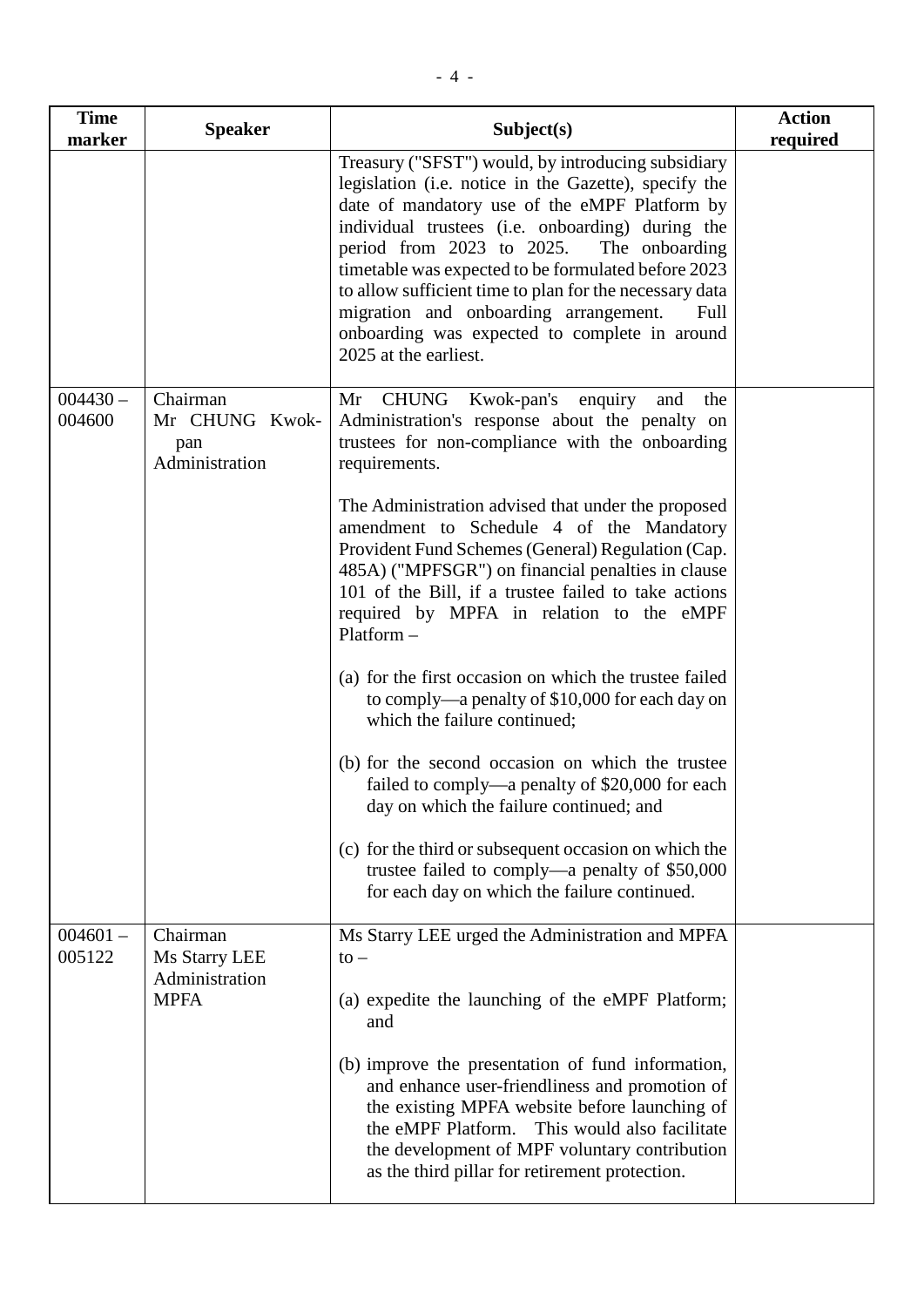| <b>Time</b><br>marker | <b>Speaker</b>                                                                                                 | Subject(s)                                                                                                                                                                                                                                                                                                                            | <b>Action</b><br>required |
|-----------------------|----------------------------------------------------------------------------------------------------------------|---------------------------------------------------------------------------------------------------------------------------------------------------------------------------------------------------------------------------------------------------------------------------------------------------------------------------------------|---------------------------|
|                       |                                                                                                                | The Administration advised that -                                                                                                                                                                                                                                                                                                     |                           |
|                       |                                                                                                                | (a) the Administration and MPFA would continue to<br>consult stakeholders on the enhancement of the<br>MPFA website and other form of information<br>dissemination;                                                                                                                                                                   |                           |
|                       |                                                                                                                | (b) apart from using the MPFA website, scheme<br>members could also use the MPFA mobile<br>application which was user-friendly; and                                                                                                                                                                                                   |                           |
|                       |                                                                                                                | (c) the Government introduced<br>tax incentive<br>measures in 2019 to encourage the purchase of<br>deferred annuities and/or making of tax<br>deductible MPF voluntary contributions, subject<br>to a maximum tax deductible limit of \$60,000<br>per year (which was an aggregate limit with<br>Qualifying Deferred Annuity Policy). |                           |
|                       |                                                                                                                | MPFA advised that -                                                                                                                                                                                                                                                                                                                   |                           |
|                       |                                                                                                                | (a) MPFA would regularly review and enhance the<br>presentation of fund information on the MPFA<br>website; and                                                                                                                                                                                                                       |                           |
|                       |                                                                                                                | (b) MPFA would organize more focus groups to<br>gauge users' views on ways to improve the user-<br>friendliness of the MPFA website.                                                                                                                                                                                                  |                           |
| $005123 -$<br>005400  | Chairman<br>Mr CHUNG Kwok-<br>pan<br>Administration                                                            | Mr CHUNG Kwok-pan's further enquiries and the<br>Administration's response on the financial penalties<br>trustees'<br>for<br>non-compliance<br>with<br>the<br>implementation/onboarding timetable.                                                                                                                                    |                           |
|                       | Clause-by-clause examination of the Bill<br>[The Bill (LC Paper No. CB(3)773/20-21)]<br>$CB(1)1240/20-21(02))$ | [Marked-up copy of the Bill prepared by the Legal Service Division (LC Paper No. CB(1)1158/20-21(01))]<br>[Summary table showing the amendments to be proposed by the Administration to the Bill (LC Paper No.                                                                                                                        |                           |
| $005401 -$<br>010005  | Chairman<br>Mr CHUNG Kwok-                                                                                     | The Bills Committee commenced clause-by-clause<br>examination of the Bill.                                                                                                                                                                                                                                                            |                           |
|                       | pan<br>Administration                                                                                          | <b>Part 1 – Preliminary</b>                                                                                                                                                                                                                                                                                                           |                           |
|                       |                                                                                                                | Clause $1$ – Short title and commencement                                                                                                                                                                                                                                                                                             |                           |
|                       |                                                                                                                | Clause 2 – Enactments amended                                                                                                                                                                                                                                                                                                         |                           |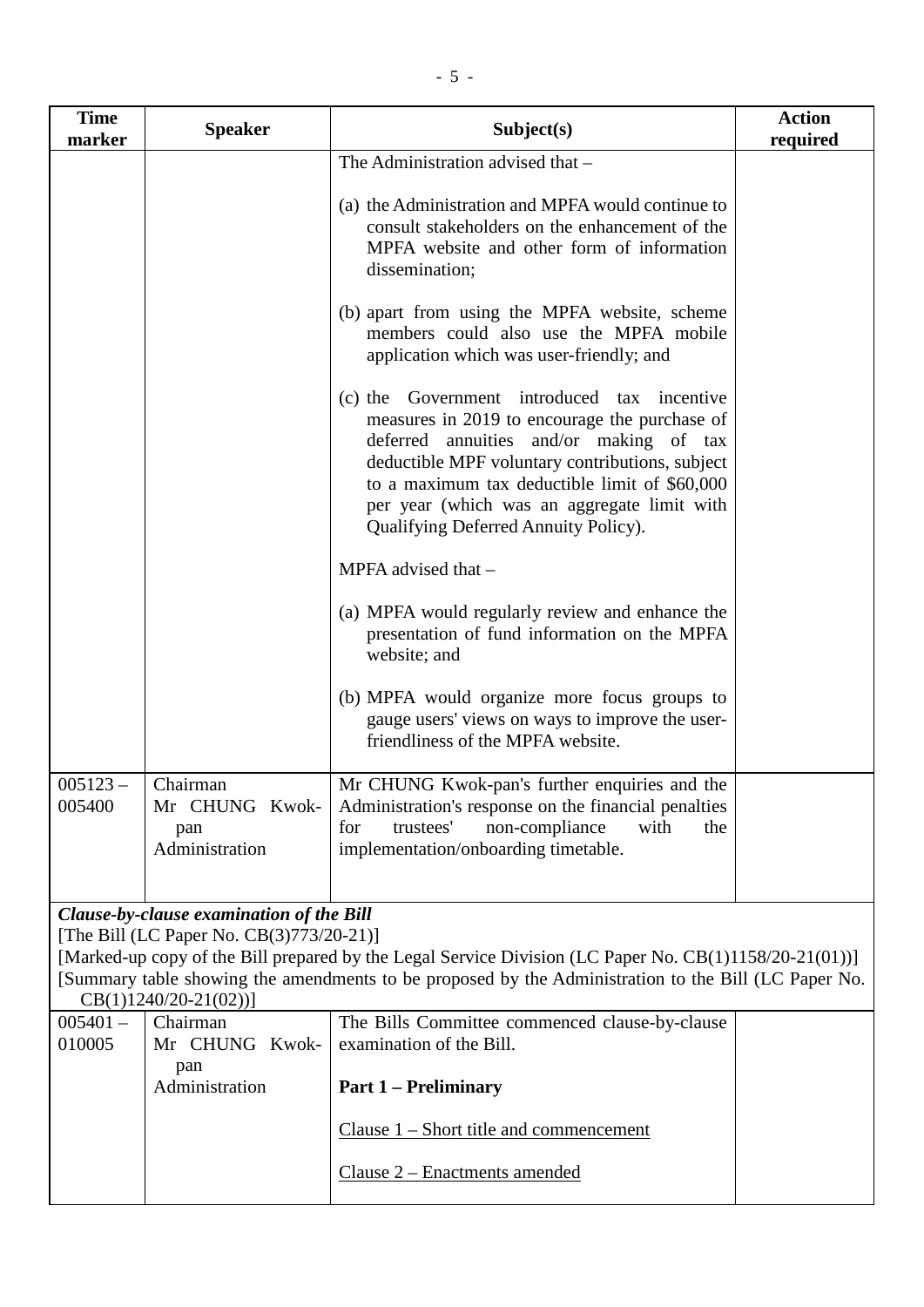| <b>Time</b><br>marker | <b>Speaker</b>             | Subject(s)                                                                                                                                                                                                                                     | <b>Action</b><br>required |
|-----------------------|----------------------------|------------------------------------------------------------------------------------------------------------------------------------------------------------------------------------------------------------------------------------------------|---------------------------|
|                       |                            | Part 2 - Amendments to Mandatory Provident<br><b>Fund Schemes Ordinance (Cap. 485)</b>                                                                                                                                                         |                           |
|                       |                            | Clause $3 - Section 2$ amended (interpretation)                                                                                                                                                                                                |                           |
|                       |                            | CHUNG Kwok-pan's<br>enquiry<br>Mr<br>and<br>the<br>Administration's response on the requirement of the<br>standardized and unified format in which any<br>document or information was to be provided by<br>means of the electronic MPF system. |                           |
| $010005 -$<br>010140  | Chairman<br>Administration | Clause $4$ – Section 6 amended (establishment of<br><b>Mandatory Provident Fund Schemes Authority)</b>                                                                                                                                         |                           |
|                       |                            | Members raised no query.                                                                                                                                                                                                                       |                           |
| $010141 -$            | Chairman<br>Administration | Clause $5$ – Section 6C amended (chairperson and                                                                                                                                                                                               |                           |
| 010243                |                            | deputy chairperson of the Authority)                                                                                                                                                                                                           |                           |
|                       |                            | The Chairman sought clarification on the effect of<br>the proposed amendment to section 6C.                                                                                                                                                    |                           |
|                       |                            | The Administration advised that -                                                                                                                                                                                                              |                           |
|                       |                            | (a) under section 6C of the existing Mandatory<br>Provident Fund Schemes Ordinance (Cap. 485)<br>("MPFSO"), the Managing Director ("MD")<br>was, by virtue of holding that office, the deputy<br>chairperson of MPFA;                          |                           |
|                       |                            | (b) clause 5 introduced an amendment to section 6C<br>to the effect that the Chief Executive might<br>appoint one of the directors to be the deputy<br>chairperson of MPFA; and                                                                |                           |
|                       |                            | (c) the proposed amendment in (b) above would not<br>preclude the appointment of MD as the deputy<br>chairperson of MPFA as MD was one of the<br>directors of the MPFA.                                                                        |                           |
| $010244 -$<br>011730  | Chairman<br>Administration | Clause 6 - Section 6DA amended (Authority may<br>establish wholly owned subsidiary)                                                                                                                                                            |                           |
|                       |                            | Clause $7$ – Section 6E amended (functions of<br><b>Authority</b> )                                                                                                                                                                            |                           |
|                       |                            | Clause 8 – Section 6EA added<br>6EA – Functions of specified entity                                                                                                                                                                            |                           |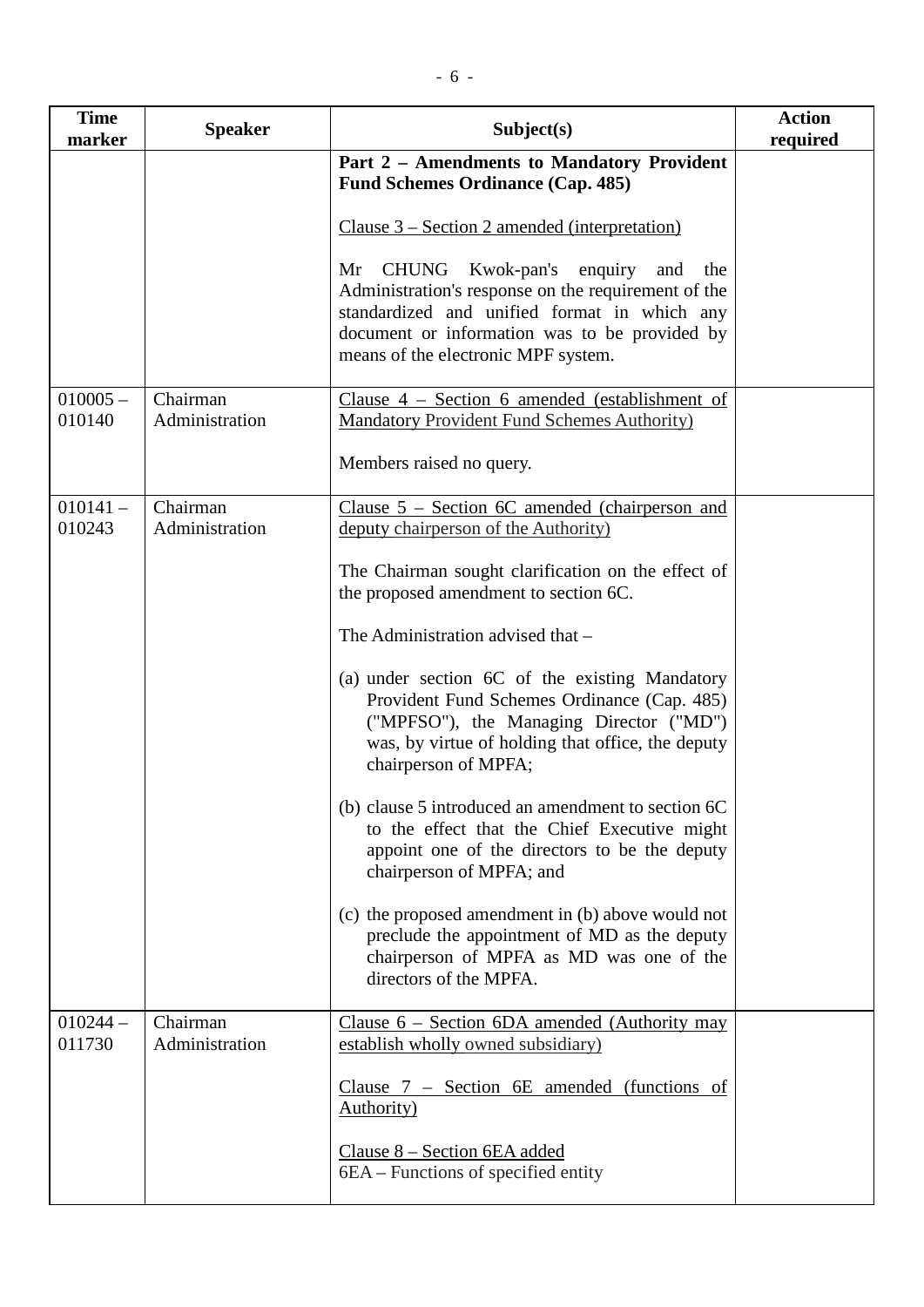| <b>Time</b><br>marker | <b>Speaker</b>                                | Subject(s)                                                                                                                                             | <b>Action</b><br>required |
|-----------------------|-----------------------------------------------|--------------------------------------------------------------------------------------------------------------------------------------------------------|---------------------------|
|                       |                                               | Clause 9 – Section 6F substituted<br>6F – Authority may delegate functions and authorize<br>subdelegation of functions                                 |                           |
|                       |                                               | Clause $10$ – Section 6G amended (power to appoint<br>staff and consultants)                                                                           |                           |
|                       |                                               | <u> Clause 11 – Section 6KA amended (designation of</u><br>electronic system by Authority)                                                             |                           |
|                       |                                               | Clause 12 - Section 6PA added<br>6PA - Power of Director of Audit to examine<br>Authority's or wholly owned subsidiary's documents<br>etc.             |                           |
|                       |                                               | Clause 13 – Section 7AA amended (employer<br>required to pay contributions to Authority where<br>relevant employee not member of registered<br>scheme) |                           |
|                       |                                               | Members raised no query.                                                                                                                               |                           |
| $010731 -$<br>011423  | Chairman<br>Administration<br>Mr CHAN Kin-por | Consequential and technical amendments to the Bill<br>relating to the implementation of the eMPF Platform<br>proposed by the Administration            |                           |
|                       |                                               | Clause 14 - Section 7AD substituted<br>7AD – Approved trustee's duties with regard to<br>contributions received from Authority                         |                           |
|                       |                                               | Clause 15 – Section 18 amended (recovery of arrears<br>and contribution surcharges)                                                                    |                           |
|                       |                                               | Clause 16 – Section 19B amended (Authority may<br>pay special contributions into accounts of scheme<br>members)                                        |                           |
|                       |                                               | Clause $17$ – Section 19C amended (Authority may<br>require information or documents necessary for<br>paying special contributions)                    |                           |
|                       |                                               | Clause $18$ – Section 19E amended (Authority may<br>recover special contributions that should not have<br>been paid)                                   |                           |
|                       |                                               | Clause $20$ – Section 20B amended (revocation of<br>approval of approved trustee)                                                                      |                           |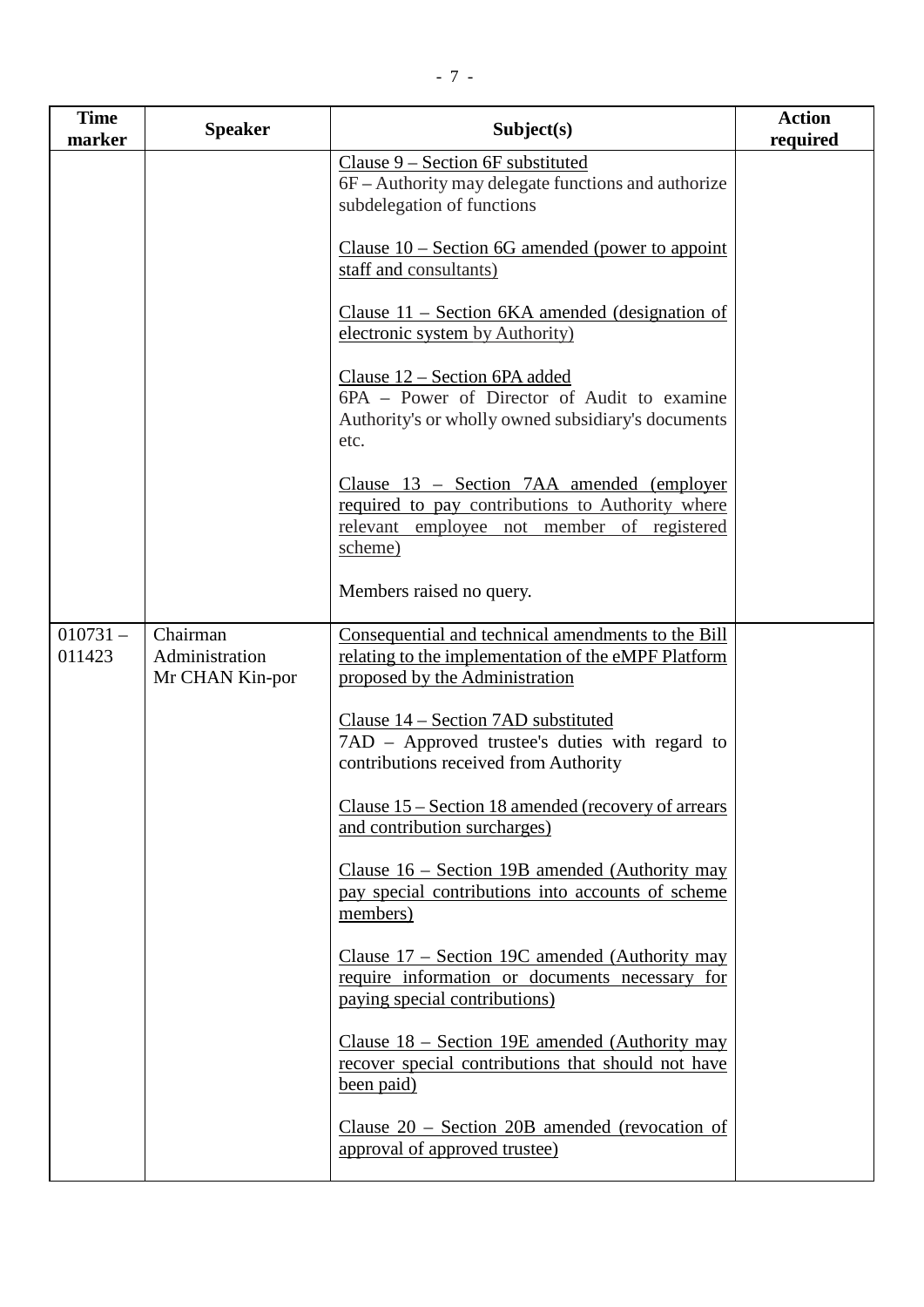| <b>Time</b><br>marker | <b>Speaker</b> | Subject(s)                                                                                                                                               | <b>Action</b><br>required |
|-----------------------|----------------|----------------------------------------------------------------------------------------------------------------------------------------------------------|---------------------------|
|                       |                | Clause $21$ – Section 30 amended (report of auditor)                                                                                                     |                           |
|                       |                | Clause $22$ – Section 32 amended (investigation)                                                                                                         |                           |
|                       |                | Clause $23$ – Section 33 amended (suspension and<br>termination of approved trustee's administration of<br>registered scheme)                            |                           |
|                       |                | Clause 24 – Section 34DA amended (interpretation)                                                                                                        |                           |
|                       |                | Clause 25– Section 34DC amended (transfer of<br>accrued benefits to an account within the same<br>registered scheme)                                     |                           |
|                       |                | Clause $26$ – Section 34DD amended (control of<br>payment for services relating to default investment<br>strategy)                                       |                           |
|                       |                | Clause 27 – Section 34DE amended (amendment of<br>Schedules 10 and 11)                                                                                   |                           |
|                       |                | Clause 28 – Section 34ZN amended (annual fees)                                                                                                           |                           |
|                       |                | Clause 29 – Section 34ZO amended (annual return)                                                                                                         |                           |
|                       |                | Clause $30$ – Section 34ZP amended (continuing<br>training)                                                                                              |                           |
|                       |                | Clause 31 – Section 34ZW amended (Authority may<br>make disciplinary order)                                                                              |                           |
|                       |                | Clause $40$ – Section 43BA amended (court may<br>make certain orders in proceedings for offences<br>under section 43B)                                   |                           |
|                       |                | Clause $41$ – Section 43E amended (offence to make<br>false or misleading statement)                                                                     |                           |
|                       |                | Clause 48 – Schedules 12 to 17 added                                                                                                                     |                           |
|                       |                | Members raised no query.                                                                                                                                 |                           |
|                       |                | Mr CHAN Kin-por said that apart from the concerns<br>raised in HKTA's two submissions, he and HKTA<br>had no further queries on the clauses of the Bill. |                           |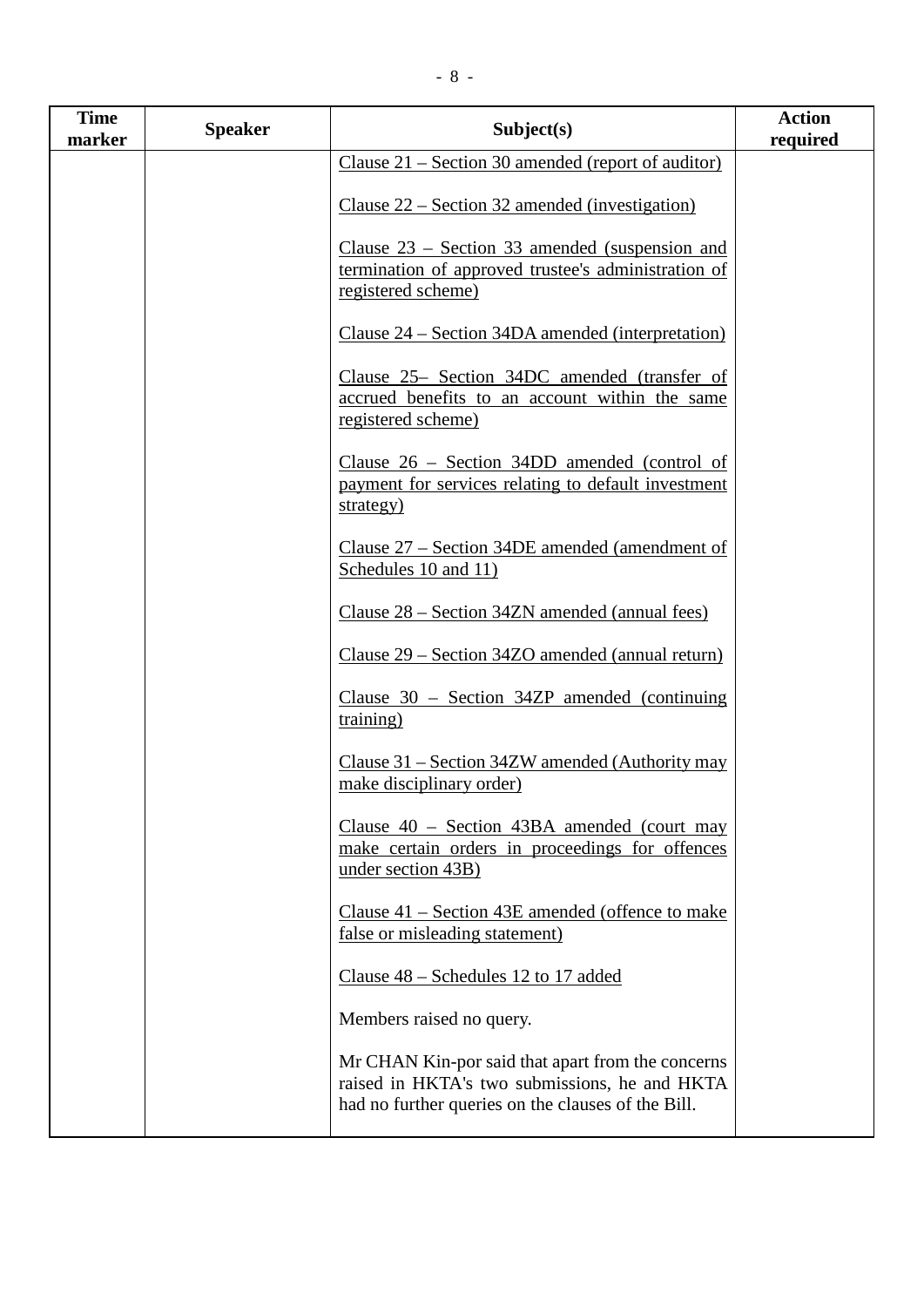| <b>Time</b><br>marker | <b>Speaker</b>                                     |            | Subject(s)                                                                                                                                                                                                                                                                                                                                                                                                                                                                                                          | <b>Action</b><br>required |
|-----------------------|----------------------------------------------------|------------|---------------------------------------------------------------------------------------------------------------------------------------------------------------------------------------------------------------------------------------------------------------------------------------------------------------------------------------------------------------------------------------------------------------------------------------------------------------------------------------------------------------------|---------------------------|
| $011424 -$            | Chairman                                           |            | Clause 19 - Part 3B added                                                                                                                                                                                                                                                                                                                                                                                                                                                                                           |                           |
| 011852                | Administration<br>Assistant<br>Adviser<br>("ALA3") | Legal<br>3 | <b>Part 3B - Electronic MPF System</b><br>Division $1$ — Designation of Electronic MPF System                                                                                                                                                                                                                                                                                                                                                                                                                       |                           |
|                       |                                                    |            | Section 19I – Designation of electronic MPF system<br>by Secretary                                                                                                                                                                                                                                                                                                                                                                                                                                                  |                           |
|                       |                                                    |            | The Chairman expressed the following concerns –                                                                                                                                                                                                                                                                                                                                                                                                                                                                     |                           |
|                       |                                                    |            | (a) under the proposed section $19I(1)$ , SFST would<br>be empowered, by notice published in the<br>Gazette, to designate an electronic system<br>administered and operated by a specified entity<br>to provide services and facilities to facilitate the<br>approved trustees of MPF schemes to perform<br>their scheme administration functions and to<br>perform any other functions specified in the<br>proposed Schedule 12; and                                                                               |                           |
|                       |                                                    |            | (b) however, it was noted that no such other<br>functions had been specified in the proposed<br>Schedule 12 at this juncture; and hence, there<br>was uncertainty as to the type of functions that<br>would be specified by SFST in the proposed<br>Schedule 12 in future.                                                                                                                                                                                                                                          |                           |
|                       |                                                    |            | The Administration advised that -                                                                                                                                                                                                                                                                                                                                                                                                                                                                                   |                           |
|                       |                                                    |            | (a) the intention of the proposed new section<br>$19I(1)(b)$ and Schedule 12 was to allow for<br>flexibility such that the eMPF Platform might be<br>conferred or assigned with new functions which<br>might not otherwise fall within the scope of<br>"scheme administration functions" in paragraph<br>(a) of section $19I(1)$ ;                                                                                                                                                                                  |                           |
|                       |                                                    |            | (b) such other functions that might be specified in<br>the proposed new Schedule 12 in future included<br>(i) supporting the implementation of the<br>designated savings account to support the policy<br>of the Labour and Welfare Bureau to abolish the<br>arrangement<br>of using<br>employers'<br><b>MPF</b><br>mandatory contributions to offset severance<br>payments and long service payments; and (ii)<br>supporting the Government's initiative to pay 5%<br>MPF contribution for low-income persons; and |                           |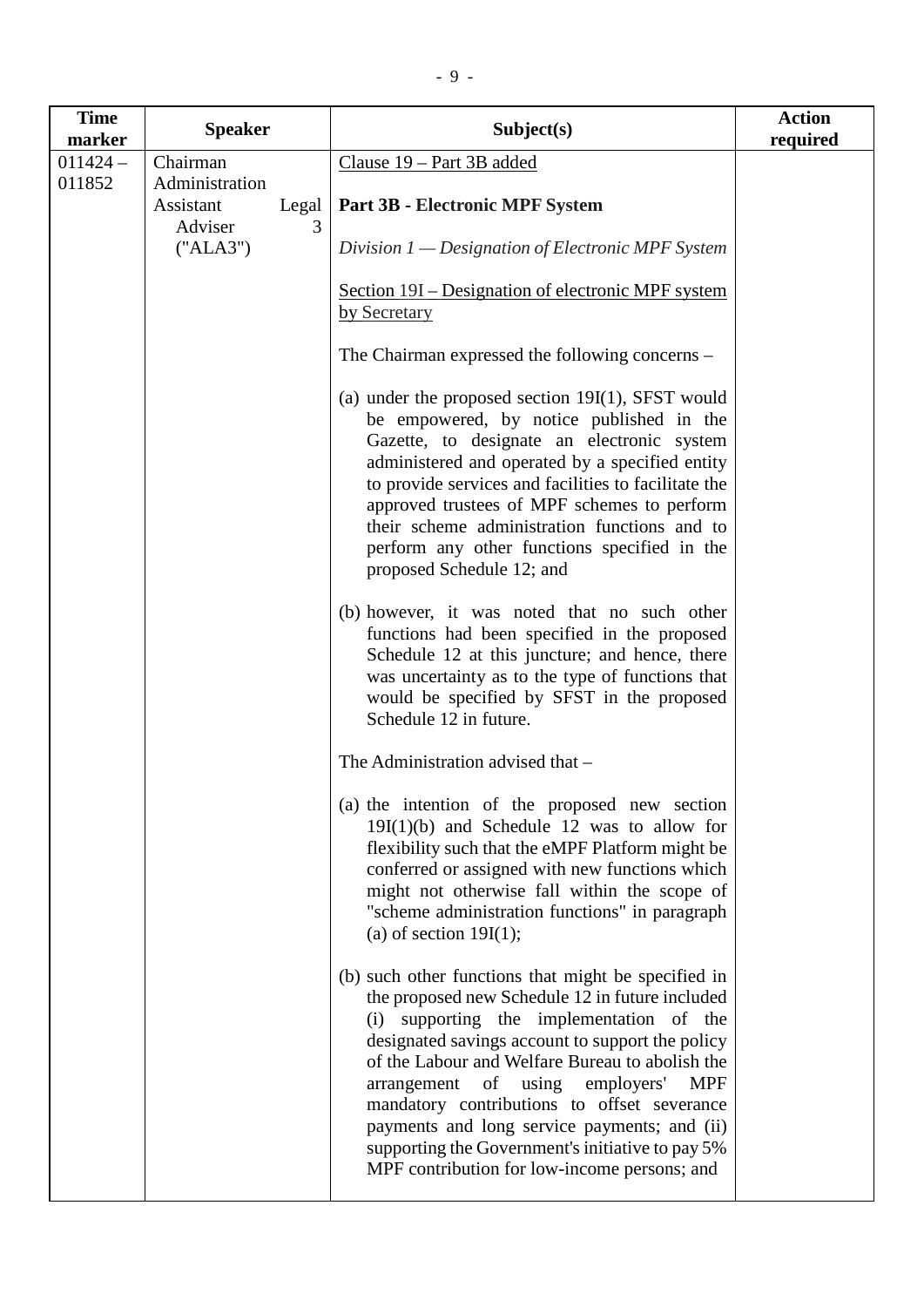| <b>Time</b><br>marker | <b>Speaker</b>                    | Subject(s)                                                                                                                                                                                                                                                                                     | <b>Action</b><br>required |
|-----------------------|-----------------------------------|------------------------------------------------------------------------------------------------------------------------------------------------------------------------------------------------------------------------------------------------------------------------------------------------|---------------------------|
|                       |                                   | (c) specification of new functions in the proposed<br>new Schedule 12 including those quoted above<br>in future would involve the making of subsidiary<br>legislation which would be subject to a negative<br>vetting process in LegCo.                                                        |                           |
|                       |                                   | In response to the Chairman's enquiry, ALA3<br>advised that the specification of new functions<br>would involve the publishing of a notice in the<br>Gazette by SFST to amend Schedule 12.                                                                                                     |                           |
| $011853 -$<br>012415  | Chairman<br>Mr CHUNG Kwok-<br>pan | Division 2 – Suspension of Electronic MPF System<br>on Authority's Direction                                                                                                                                                                                                                   |                           |
|                       | Administration<br><b>MPFA</b>     | <u>Section 19J – Suspension of electronic MPF system</u><br>on direction of Authority                                                                                                                                                                                                          |                           |
|                       |                                   | Mr CHUNG Kwok-pan's enquiry on the document<br>setting out the scenarios under which the system<br>operator was to suspend the operation of the<br>electronic MPF system, and when such a document<br>would be issued.                                                                         |                           |
|                       |                                   | The Administration and MPFA advised that -                                                                                                                                                                                                                                                     |                           |
|                       |                                   | (a) the document setting out the considerations and<br>scenarios for the system operator to suspend the<br>operation of the eMPF system would be a set of<br>Operating Rules ("OR") which would be<br>applicable to all users including trustees and<br>accessible by the public;              |                           |
|                       |                                   | (b) drafting work of OR would commence as soon<br>as the Bill was passed. Stakeholders, including<br>trustees, would be consulted in around early<br>2022 on the set of draft OR which was expected<br>be finalized by end-2022 before<br>the<br>to<br>commissioning of the eMPF Platform; and |                           |
|                       |                                   | (c) all trustees, regardless of size, would be required<br>to follow the same rules for the use of the eMPF<br>Platform.                                                                                                                                                                       |                           |
| $012416 -$<br>012815  | Chairman<br>ALA3                  | Division $3$ – System Operator                                                                                                                                                                                                                                                                 |                           |
|                       | Administration                    | <u>Section 19K – General duties of system operator</u>                                                                                                                                                                                                                                         |                           |
|                       |                                   | ALA3 made the following enquiries –                                                                                                                                                                                                                                                            |                           |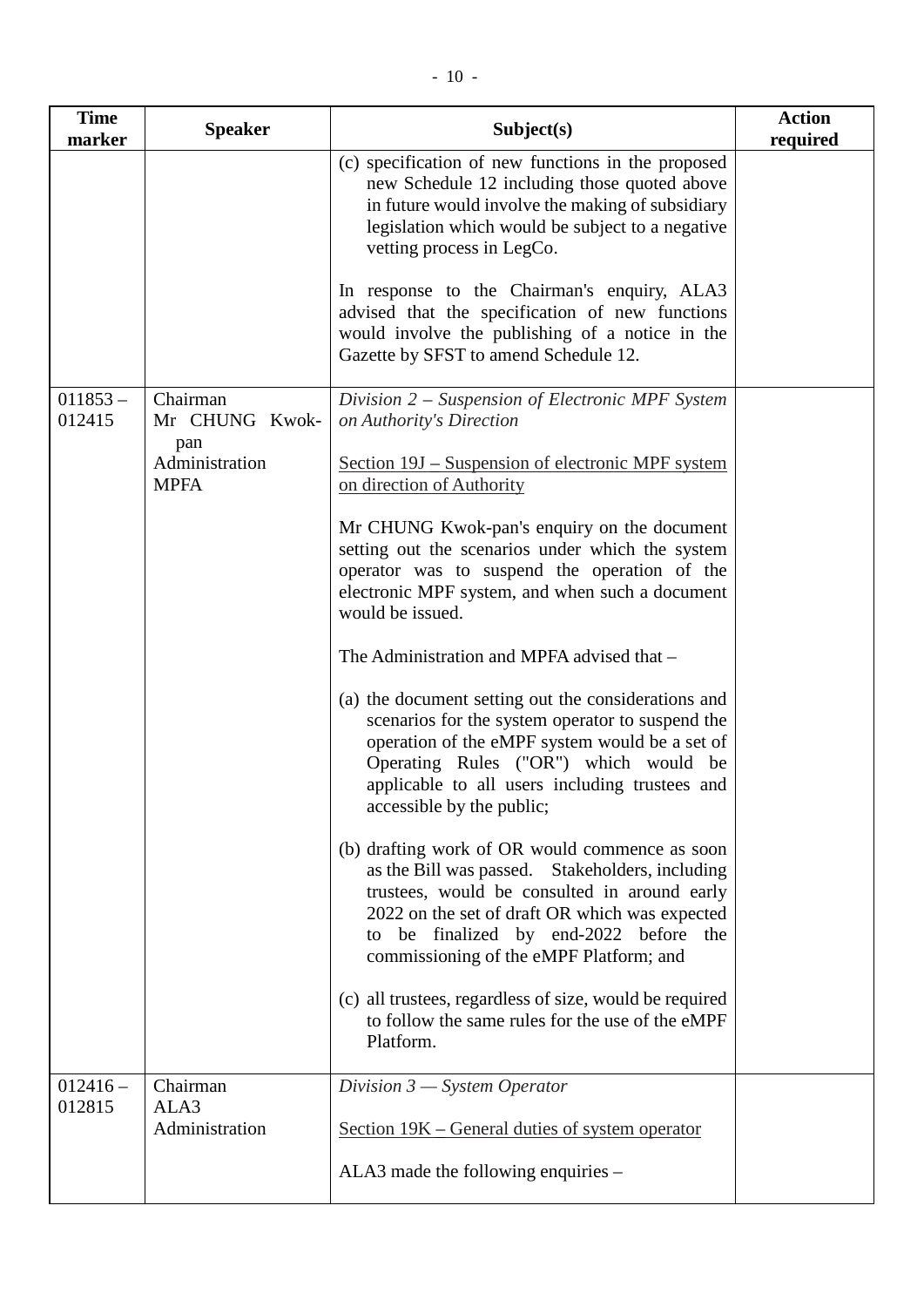| <b>Time</b><br>marker | <b>Speaker</b> | Subject(s)                                                                                                                                                                                                                                                                                                                                                                                                                                                                                                                                     | <b>Action</b><br>required |
|-----------------------|----------------|------------------------------------------------------------------------------------------------------------------------------------------------------------------------------------------------------------------------------------------------------------------------------------------------------------------------------------------------------------------------------------------------------------------------------------------------------------------------------------------------------------------------------------------------|---------------------------|
|                       |                | (a) given that the proposed section $19K(3)$ provided<br>that in determining whether the electronic MPF<br>system was administered and operated in a safe<br>manner, regard must be had in particular to<br>certain specified matters and aspects, such as<br>access control over the system and data<br>protection and security, what security or other<br>measures would be employed to protect the data<br>(such as the personal data of MPF scheme<br>members) processed by or stored in the system<br>from being unlawfully accessed; and |                           |
|                       |                | (b) noting that under the proposed section $19K(5)$ ,<br>OR would not be subsidiary legislation, what<br>would be the consequence for non-compliance of<br>OR.                                                                                                                                                                                                                                                                                                                                                                                 |                           |
|                       |                | The Administration advised that -                                                                                                                                                                                                                                                                                                                                                                                                                                                                                                              |                           |
|                       |                | (a) the system operator was required to observe and<br>adhere to all relevant and applicable laws,<br>regulations, guidelines, codes of practice and<br>international requirements/standards concerning<br>data privacy and data security;                                                                                                                                                                                                                                                                                                     |                           |
|                       |                | (b) the design and technical specifications of the<br>eMPF Platform and the supporting data centers,<br>had made reference to the Government's<br>prevailing policies and standards on storing and<br>processing confidential information, as well as<br>standards and<br>security<br>international<br>best<br>practices;                                                                                                                                                                                                                      |                           |
|                       |                | (c) comprehensive security controls with multi-<br>layer of protection measures<br>would<br>be<br>implemented, including multiple layers of<br>security firewalls and artificial intelligence-<br>security programmes;                                                                                                                                                                                                                                                                                                                         |                           |
|                       |                | (d) the data protection standards of the eMPF<br>Platform would be certified by an independent<br>third party before launching;                                                                                                                                                                                                                                                                                                                                                                                                                |                           |
|                       |                | (e) both the primary and secondary data centers of<br>the eMPF Platform would be hosted locally in<br>Hong Kong;                                                                                                                                                                                                                                                                                                                                                                                                                               |                           |
|                       |                | Office<br>$(f)$ advice of<br>the<br>of the Privacy<br>Commissioner for Personal Data would be                                                                                                                                                                                                                                                                                                                                                                                                                                                  |                           |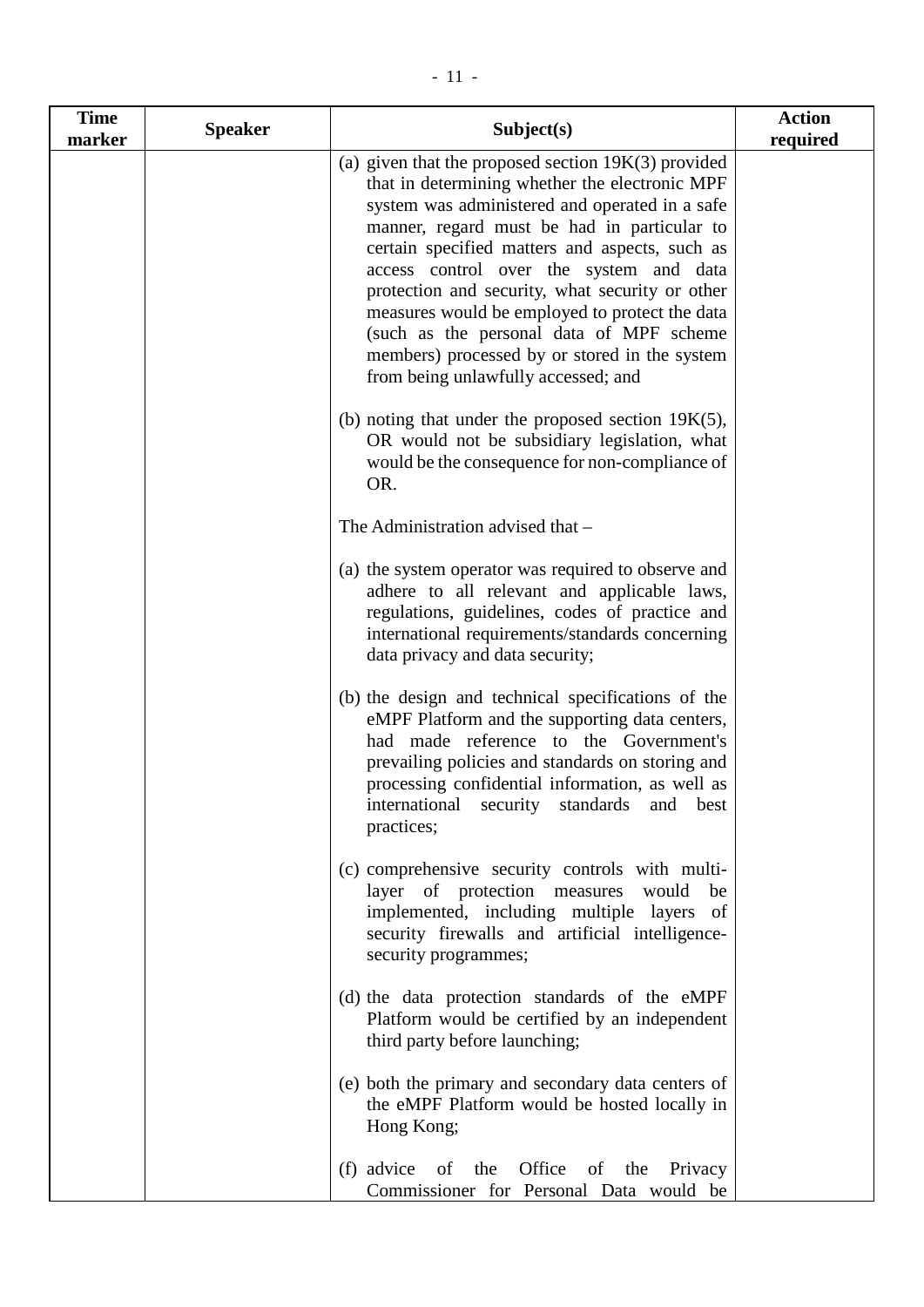| <b>Time</b><br>marker | <b>Speaker</b>                                      | Subject(s)                                                                                                                                                                                                                                                                                                                                                                                                                                                                                                               | <b>Action</b><br>required |
|-----------------------|-----------------------------------------------------|--------------------------------------------------------------------------------------------------------------------------------------------------------------------------------------------------------------------------------------------------------------------------------------------------------------------------------------------------------------------------------------------------------------------------------------------------------------------------------------------------------------------------|---------------------------|
|                       |                                                     | sought on compliance of the eMPF Platform<br>with the relevant rules and regulations;                                                                                                                                                                                                                                                                                                                                                                                                                                    |                           |
|                       |                                                     | (g) OR of the eMPF Platform, which would cover<br>the detailed operation of the eMPF Platform<br>including the scheme administration process<br>flows, would be a set of administrative<br>documents rather than subsidiary legislation; and                                                                                                                                                                                                                                                                             |                           |
|                       |                                                     | (h) in case where the non-compliance persisted or an<br>approved trustee continued to be uncooperative,<br>the system operator might escalate the matter to<br>MPFA. MPFA might require the trustee<br>concerned to take necessary action through<br>issuing written notice under the new section 19P.<br>Failure to comply with MPFA's requirement<br>could result in financial penalties under the<br>proposed amendment to Schedule 4 of MPFSGR<br>in clause 101 of the Bill.                                         |                           |
| $012816 -$<br>013015  | Chairman<br>Mr CHUNG Kwok-<br>pan<br>Administration | <u>Section 19L – Powers of system operator</u><br><b>CHUNG</b><br>Kwok-pan's<br>Mr<br>enquiry and<br>the<br>Administration's response on the exercise of the<br>power of suspension of the electronic MPF system<br>by the system operator and whether the system<br>operator would need to notify MPFA.<br>The Administration advised that the detailed<br>procedures involved in the exercise of the power to<br>suspend the system, including notification to be<br>made to relevant parties, would be set out in OR. |                           |
| $013016 -$<br>013220  | Chairman<br>Mr CHUNG Kwok-<br>pan<br>Administration | Division 4 - Mandatory Use of Electronic MPF<br>System<br>Section 19M – Mandatory use of electronic MPF<br>system and scheme administration services provided<br>by system operator<br><u>Section 19N – Secretary to specify day on which</u>                                                                                                                                                                                                                                                                            |                           |
|                       |                                                     | approved trustee of pre-existing scheme must begin<br>to use electronic MPF system to perform scheme<br>administration functions (other<br>than specific<br>function)<br>In response to Mr CHUNG Kwok-pan's enquiry, the<br>Administration advised that SFST would be                                                                                                                                                                                                                                                    |                           |

empowered to specify a date from which trustees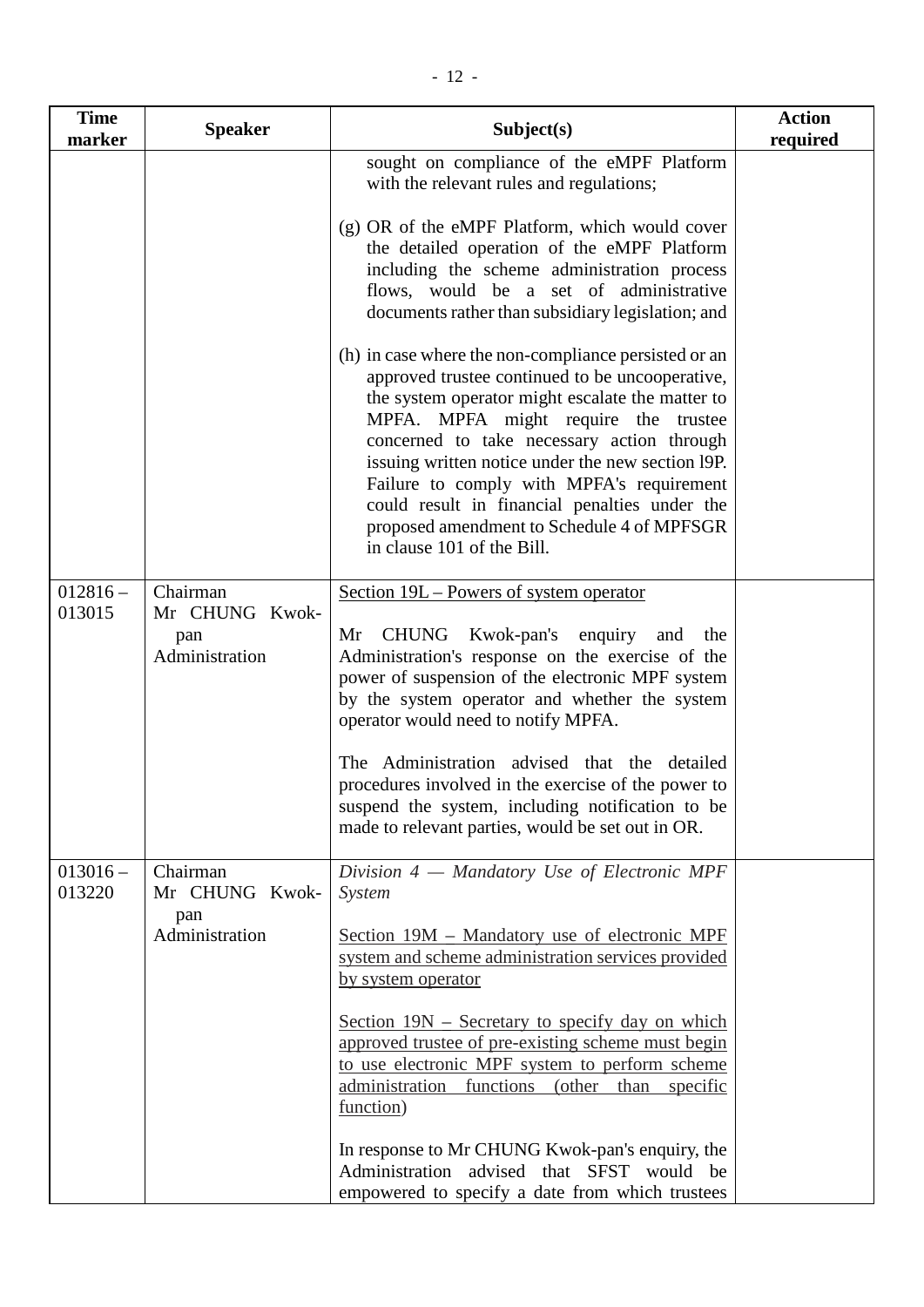| <b>Time</b><br>marker | <b>Speaker</b>                                                             | Subject(s)                                                                                                                                                                                                                                                                                                                                                                                                                                                                                                                                                                                                                                                                                                                                                                                                                                                                                                                                                                                                                                                                                                                                                                                                                                                                                                                                                                                       | <b>Action</b><br>required |
|-----------------------|----------------------------------------------------------------------------|--------------------------------------------------------------------------------------------------------------------------------------------------------------------------------------------------------------------------------------------------------------------------------------------------------------------------------------------------------------------------------------------------------------------------------------------------------------------------------------------------------------------------------------------------------------------------------------------------------------------------------------------------------------------------------------------------------------------------------------------------------------------------------------------------------------------------------------------------------------------------------------------------------------------------------------------------------------------------------------------------------------------------------------------------------------------------------------------------------------------------------------------------------------------------------------------------------------------------------------------------------------------------------------------------------------------------------------------------------------------------------------------------|---------------------------|
|                       |                                                                            | would be required to use the electronic MPF system<br>upon completion of the development of the system<br>by end- $2022$ .<br>The first batch of trustees was<br>expected to go on board the eMPF Platform in early<br>2023.                                                                                                                                                                                                                                                                                                                                                                                                                                                                                                                                                                                                                                                                                                                                                                                                                                                                                                                                                                                                                                                                                                                                                                     |                           |
| $013201 -$<br>013230  | Chairman<br>Administration                                                 | Section 190 – Authority's duty to publish relevant<br>requirement                                                                                                                                                                                                                                                                                                                                                                                                                                                                                                                                                                                                                                                                                                                                                                                                                                                                                                                                                                                                                                                                                                                                                                                                                                                                                                                                |                           |
|                       |                                                                            | Members raised no query.                                                                                                                                                                                                                                                                                                                                                                                                                                                                                                                                                                                                                                                                                                                                                                                                                                                                                                                                                                                                                                                                                                                                                                                                                                                                                                                                                                         |                           |
| $013231 -$<br>014509  | Chairman<br>Mr CHUNG Kwok-<br>pan<br><b>MPFA</b><br>ALA3<br>Administration | Division $5$ — Duties of Approved Trustees<br>Section 19P – What approved trustees should do in<br>relation to implementation of electronic MPF system<br>etc.<br>Mr CHUNG Kwok-pan's further enquiry and the<br>Administration's response on the imposition of<br>financial penalties for non-compliance with MPFA's<br>by trustees under the proposed<br>instructions<br>amendment to Schedule 4 of MPFSGR in clause 101<br>of the Bill.<br>ALA3's enquiry and the Administration's response<br>on the direction, rationale and legal implications of<br>amendments<br>proposed<br>to<br>be<br>by<br>the<br>the<br>Administration to the proposed section 19P.<br>The Administration advised that -<br>(a) the proposed amendments to the proposed<br>section 19P sought to clarify (i) the policy intent<br>that MPFA could require necessary actions on an<br>approved trustee for ensuring their compliance<br>with the requirements of mandatory use of the<br>eMPF Platform and scheme administration<br>services and the provision of necessary<br>information to the system operator, and (ii) the<br>associated consequence if the approved trustee<br>failed to comply with MPFA's requirement; and<br>(b) the financial penalties would be similar to those<br>in respect of the proposed new item 2H in<br>Schedule 4 of MPFSGR in clause 101 of the Bill<br>for section $19P(2)$ . |                           |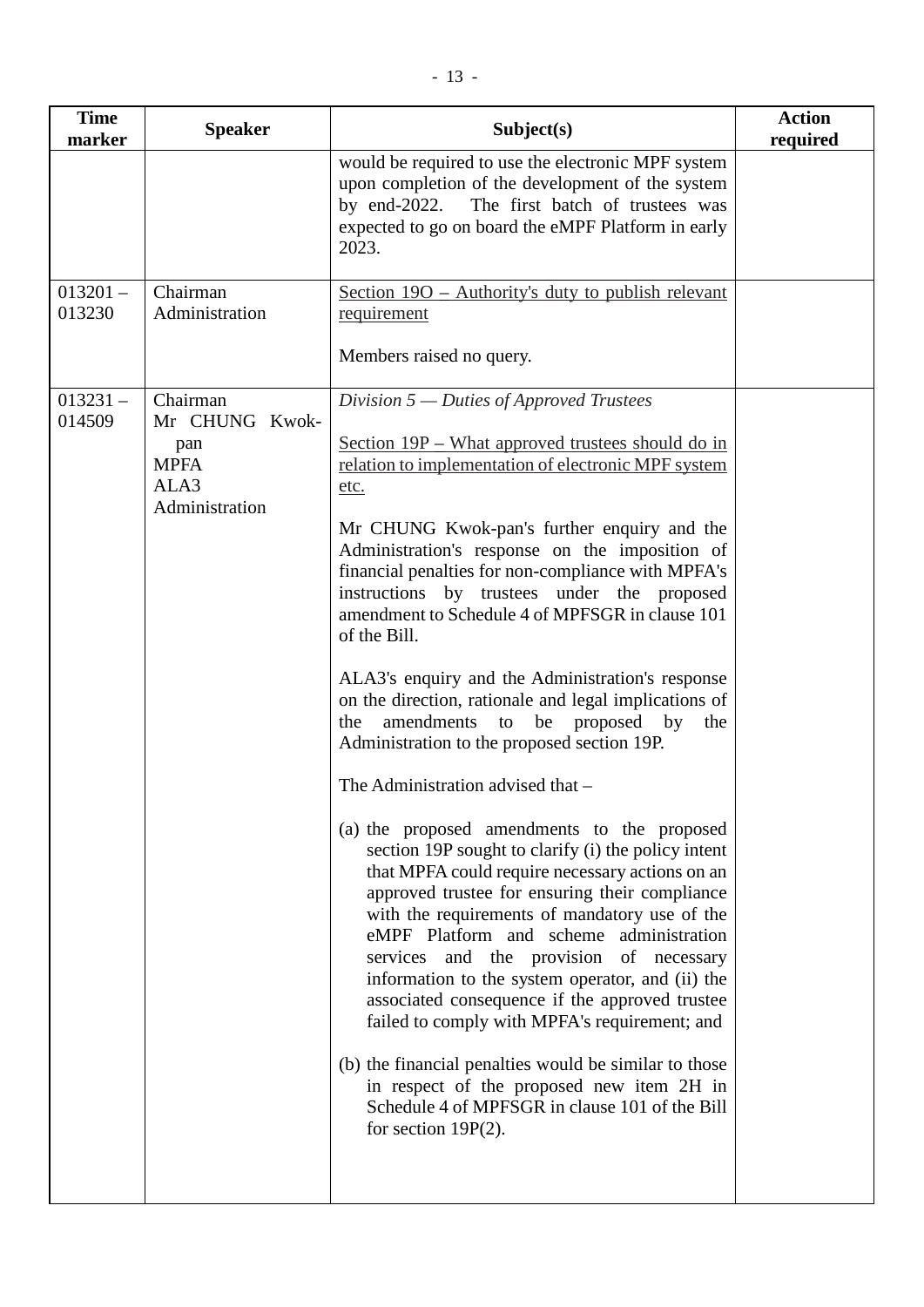| <b>Time</b><br>marker | <b>Speaker</b>             | Subject(s)                                                                                                                                                                                                                                                                                    | <b>Action</b><br>required |
|-----------------------|----------------------------|-----------------------------------------------------------------------------------------------------------------------------------------------------------------------------------------------------------------------------------------------------------------------------------------------|---------------------------|
| $014510 -$<br>014615  | Chairman<br>Administration | Section 19Q – Notice to be given to certain persons<br>in relation to section 19N notice                                                                                                                                                                                                      |                           |
|                       |                            | Division 6 - Collection and Use of Certain<br><b>Information</b>                                                                                                                                                                                                                              |                           |
|                       |                            | Section $19R$ – Collection of certain information by<br>system operator                                                                                                                                                                                                                       |                           |
|                       |                            | Members raised no query.                                                                                                                                                                                                                                                                      |                           |
| $014616 -$<br>014927  | Chairman<br>Mr CHUNG Kwok- | Section 19S – Maintenance of register by system<br>operator                                                                                                                                                                                                                                   |                           |
|                       | pan<br>Administration      | Mr CHUNG Kwok-pan's enquiry and the<br>Administration's response on how the setting up of<br>the Central Register could help scheme members<br>consolidate their MPF accounts.                                                                                                                |                           |
| $014928 -$<br>015428  | Chairman<br>Mr CHUNG Kwok- | Division $7$ — Regulation of Fees relating to Scheme<br>Administration                                                                                                                                                                                                                        |                           |
|                       | pan<br>Administration      | Subdivision 1—Preliminary<br>Section 19T – Interpretation                                                                                                                                                                                                                                     |                           |
|                       |                            | Members raised no query.                                                                                                                                                                                                                                                                      |                           |
|                       |                            | Subdivision $2$ – Approved Trustee Not to Charge<br>More Than Amount Payable to System Operator                                                                                                                                                                                               |                           |
|                       |                            | Section 19U – Approved trustee may charge fee for<br>use of electronic MPF system and certain other<br>services but must not charge more than amount<br>payable to system operator                                                                                                            |                           |
|                       |                            | In response to Mr CHUNG Kwok-pan's enquiry, the<br>Administration advised that scheme members were<br>expected to enjoy an average 30% reduction in the<br>administration fee portion of the fund expense ratio<br>payable after implementation of the eMPF Platform,<br>including DIS funds. |                           |
| $015429 -$<br>015919  | Chairman<br>Mr CHUNG Kwok- | Subdivision 3 - Reference Ratio and Reference Rate                                                                                                                                                                                                                                            |                           |
|                       | pan<br>Administration      | <u>Section 19V – Approved trustee's duty to submit</u><br>reference ratio and relevant rate of administration<br>fee for constituent fund other than capital<br>preservation fund                                                                                                             |                           |